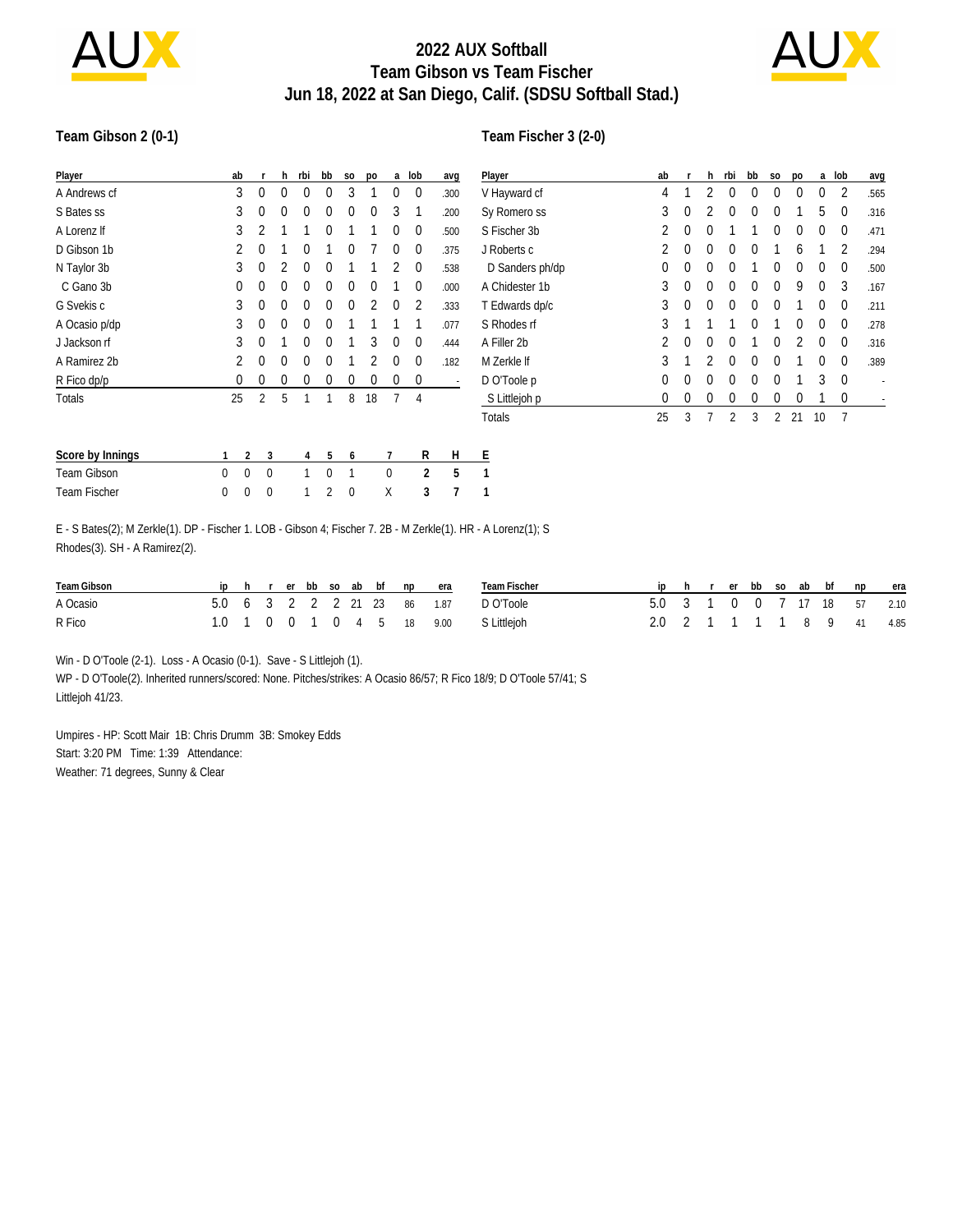

## **2022 AUX Softball Team Gibson vs Team Fischer Jun 18, 2022 at San Diego, Calif. (SDSU Softball Stad.)**



| Score by Innings |     |  | 4 5 |               |  | - F |
|------------------|-----|--|-----|---------------|--|-----|
| Team Gibson      | 000 |  |     | $1 \t 0 \t 1$ |  |     |
| Team Fischer     |     |  |     | 1 2 0         |  |     |

Team Gibson starters: 11/cf A Andrews; 22/ss S Bates; 23/lf A Lorenz; 5/1b D Gibson; 88/3b N Taylor; 21/c G Svekis; 8/p A Ocasio; 24/rf J Jackson; 10/2b A Ramirez; 73/dp R Fico;

Team Fischer starters: 1/cf V Hayward; 2/ss Sy Romero; 52/3b S Fischer; 41/c J Roberts; 4/1b A Chidester; 12/dp T Edwards; 6/rf S Rhodes; 70/2b A Filler; 18/lf M Zerkle; 3/p D O'Toole;

Team Gibson 1st - A Andrews struck out swinging, out at first c to 1b (1-2 BFK). S Bates grounded out to ss (2-0 BB). A Lorenz struck out looking (0-2 KKK). 0 runs, 0 hits, 0 errors, 0 LOB.

Team Fischer 1st - V Hayward singled to shortstop (1-1 BK). Sy Romero singled to shortstop (0-0); V Hayward advanced to second. S Fischer flied out to rf (0-2 KF); V Hayward advanced to third. J Roberts struck out looking (0-2 SKK). A Chidester reached on a fielder's choice to shortstop (0-2 KS); Sy Romero out at second ss to 2b. 0 runs, 2 hits, 0 errors, 2 LOB.

Team Gibson 2nd - D Gibson singled to right center (0-1 K). N Taylor singled through the left side (0-0); D Gibson advanced to second. G Svekis lined into double play p to 1b (1-1 FB); N Taylor out on the play. A Ocasio struck out swinging (1-2 KBFS). 0 runs, 2 hits, 0 errors, 1 LOB.

Team Fischer 2nd - T Edwards fouled out to 3b (1-2 FFFB). S Rhodes struck out swinging (2-2 BBSSFFS). A Filler popped up to p (1-1 KB). 0 runs, 0 hits, 0 errors, 0 LOB.

Team Gibson 3rd - J Jackson singled to shortstop (1-2 SBF). A Ramirez grounded out to p, SAC, bunt (0-0); J Jackson advanced to second. A Andrews struck out swinging (2-2 KBBSS). S Bates grounded out to ss (2-1 BKB). 0 runs, 1 hit, 0 errors, 1 LOB.

Team Fischer 3rd - M Zerkle flied out to rf (2-2 KKBBF). V Hayward grounded out to 1b unassisted (2-0 BB). Sy Romero singled to center field (1-2 KBF). S Fischer walked (3-1 BBBKB); Sy Romero advanced to second. J Roberts flied out to lf (1-2 KSB). 0 runs, 1 hit, 0 errors, 2 LOB.

Team Gibson 4th - A Lorenz reached on a fielding error by lf, advanced to third (0-0). D Gibson grounded out to ss (1-0 B). N Taylor struck out swinging (1-2 SBFFS). A Lorenz scored on a wild pitch, unearned. G Svekis grounded out to p (1-0 B). 1 run, 0 hits, 1 error, 0 LOB.

Team Fischer 4th - A Chidester lined out to 2b (0-1 F). T Edwards grounded out to ss (0-0). S Rhodes homered to right field, RBI (0-0). A Filler grounded out to p (1-2 KBK). 1 run, 1 hit, 0 errors, 0 LOB.

Team Gibson 5th - A Ocasio lined out to lf (2-2 KBSB). J Jackson struck out swinging (1-2 SBKFS). A Ramirez struck out looking (0-2 FFK). 0 runs, 0 hits, 0 errors, 0 LOB.

Team Fischer 5th - M Zerkle doubled to center field (2-2 KKBB). V Hayward singled to shortstop, advanced to second (0-0); M Zerkle advanced to third, scored on a throwing error by ss. Sy Romero grounded out to 3b (3-2 SBBBF); V Hayward advanced to third. S Fischer grounded out to 3b, RBI (2-2 KBKFBF); V Hayward scored, unearned. D Sanders pinch hit for J Roberts. D Sanders walked (3-2

 KKBBBB). A Chidester flied out to cf (2-0 BB). 2 runs, 2 hits, 1 error, 1 LOB.

Team Gibson 6th - D Sanders to dp. T Edwards to c. S Littlejoh to p for D O'Toole. A Andrews struck out looking (3-2 KBBBSFK). S Bates grounded out to p (3-2 BBKBK). A Lorenz homered to right field, RBI (2-2 KBFB). D Gibson walked (3-2 KBBFBFB). N Taylor singled up the middle (0-1 K); D Gibson advanced to second. G Svekis reached on a fielder's choice to shortstop (2-1 BKB); N Taylor out at second ss to 2b. 1 run, 2 hits, 0 errors, 2 LOB.

Team Fischer 6th - C Gano to 3b for N Taylor. A Ocasio to dp. R Fico to p. T Edwards flied out to rf (1-2 BFK). S Rhodes grounded out to 3b (2-1 KBB). A Filler walked (3-0 BBBB). M Zerkle singled to center field (2-2 BFFB); A Filler advanced to second. V Hayward grounded out to ss (0-0). 0 runs, 1 hit, 0 errors, 2 LOB.

Team Gibson 7th - A Ocasio popped up to 2b (2-1 BFB). J Jackson lined out to ss (0-1 K). A Ramirez grounded out to ss (2-1 KBB). 0 runs, 0 hits, 0 errors, 0 LOB.